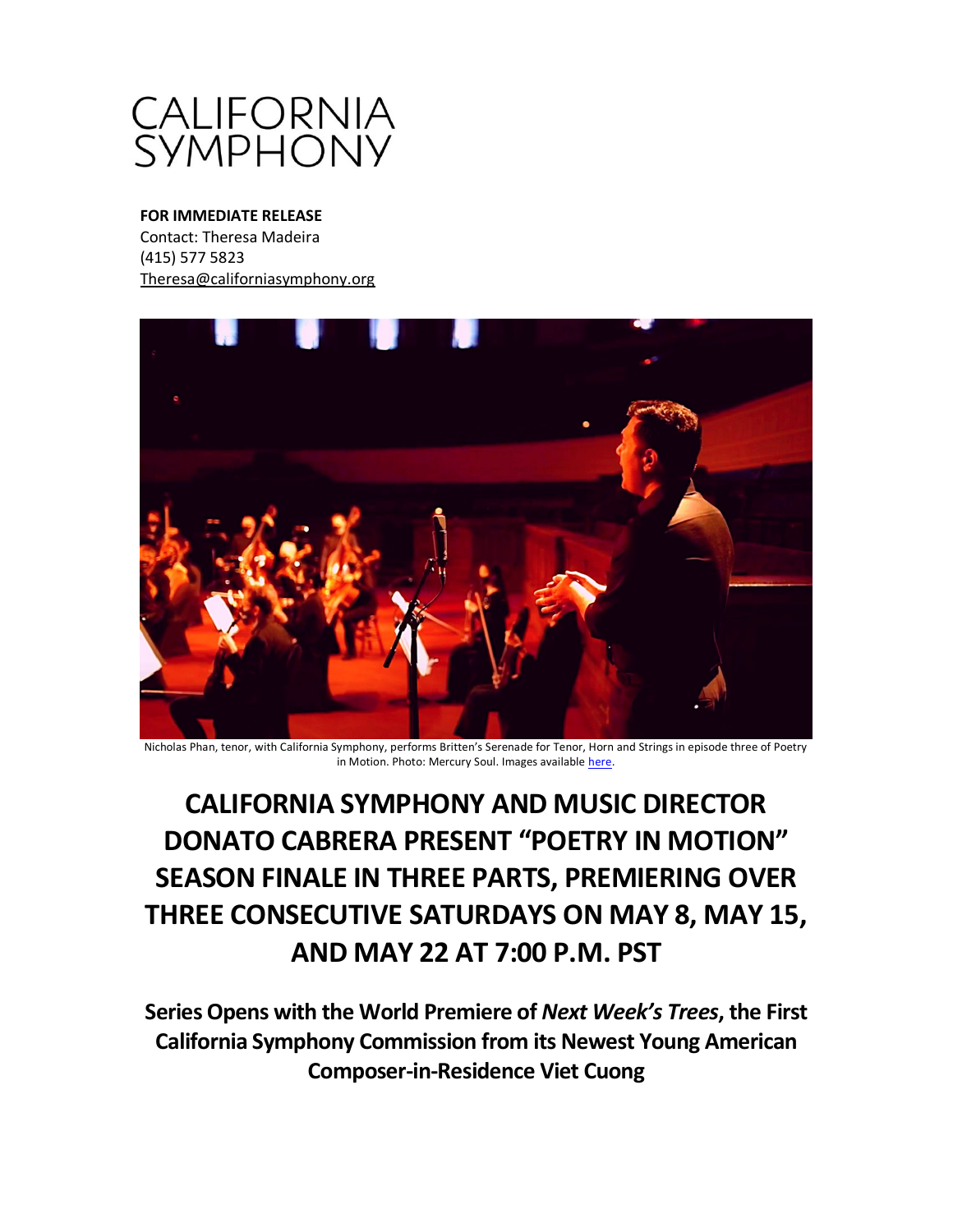# **New Approach Puts Film Quality Visuals, Performance at the Heart of a New Way to Experience the California Symphony, Streaming Free at californiasymphony.org**

WALNUT CREEK, CA (April 15, 2021) – **California Symphony** and Music Director **Donato Cabrera** today announce details of **POETRY IN MOTION,** a three-part series premiering over consecutive Saturdays at 7:00 p.m. PST on May 8, 15, and 22. Filmed at Bay Area landmark Oakland Scottish Rite Center, each 20- to 45-minute episode features music for string orchestra that uses poetry as a source of inspiration. In terms of audience experience, the series marks a step change from previous digital offerings by the orchestra during the 2020/21 virtual season.

POETRY IN MOTION will broadcast locally on May 8, May 15, and May 22 at 7:00 p.m. PST on *Walnut Creek Public Access Television* and simultaneously stream worldwide at [californiasymphony.org,](https://www.californiasymphony.org/) where it will remain for on-demand viewing through May 31, 2021.

The new three-part series also serves as California Symphony's 2020/21 season finale. *Next Week's Trees*—the first commission by California Symphony Young American Composer **Viet Cuong**, 2020-23—receives its world premiere in episode one, Saturday, May 8 at 7:00 p.m. Currently teaching at Kennesaw State University and finishing his PhD at Princeton University, Cuong's "alluring" and "wildly inventive" works (*New York Times*) have been performed in venues such as Carnegie Hall, Lincoln Center and Kennedy Center. Episode two, on Saturday, May 15 at 7:00 p.m. features *Verklärte Nacht (Transfigured Night)* by Arnold Schoenberg, while episode three on Saturday, May 22 at 7:00 p.m. explores Britten's *Serenade for Tenor, Horn, and Strings*, featuring Bay Area soloists **[Nicholas](http://nicholas-phan.com/about) Phan** (tenor) and **[Meredith](https://www.californiasymphony.org/people/meredith-brown/) [Brown](https://www.californiasymphony.org/people/meredith-brown/)** (horn).

Since becoming California Symphony's Music Director in 2013, Cabrera has enhanced the orchestra's performance repertoire, often highlighting the incredibly diverse musical genius of American composers, including alumni of the Symphony's acclaimed Young American Composer-in-Residence program. POETRY IN MOTION was filmed in collaboration with [Mercury](http://mercurysoul.com/)  [Soul,](http://mercurysoul.com/) a San Francisco Bay Area collective of musicians, dancers, visual artists, DJs and videographers, one of whose co-founders is Grammy-winning composer **Mason Bates**, himself a former resident composer of the California Symphony and longtime personal friend of Cabrera. Cabrera said: "Both of our current institutions, Mercury Soul and the California Symphony, reflect the vision of breaking down barriers between the audience and the performer."

"Donato's approach to our virtual concerts provides an opportunity to get to know the Orchestra on a more intimate level," said California Symphony Executive Director **Lisa Dell**. "How often can you see a violinist's fingerings from your seat? Or the conductor's expression? This pandemic has changed—and in some ways enhanced—how our audience can connect with the music California Symphony presents."

The series premieres Saturday, May 8, with **EPISODE ONE[—Next Week's Trees](https://www.californiasymphony.org/shows/poetry-in-motion-episode-1/)**, which is the title of the first commission by California Symphony Young American Composer-in-Residence [Viet](https://www.californiasymphony.org/people/viet-cuong/)  [Cuong](https://www.californiasymphony.org/people/viet-cuong/) in his three year tenure with the orchestra, 2020-23. Instead of the orchestral overture piece Cuong would normally have written for an in-person performance, Music Director Donato Cabrera requested Cuong write for string orchestra, specifically to be the opener for this project. In place of in-person readings with the orchestra, Cuong was present virtually during rehearsals.

Cuong's *Next Week's Trees* takes its name from American poet Mary Oliver's *Walking to Oak-Head Pond, And Thinking Of The Ponds I Will Visit In The Next Days And Weeks*. A reflection of current times, Cuong says he considers the poem "a gentle reminder of the uncertainty of the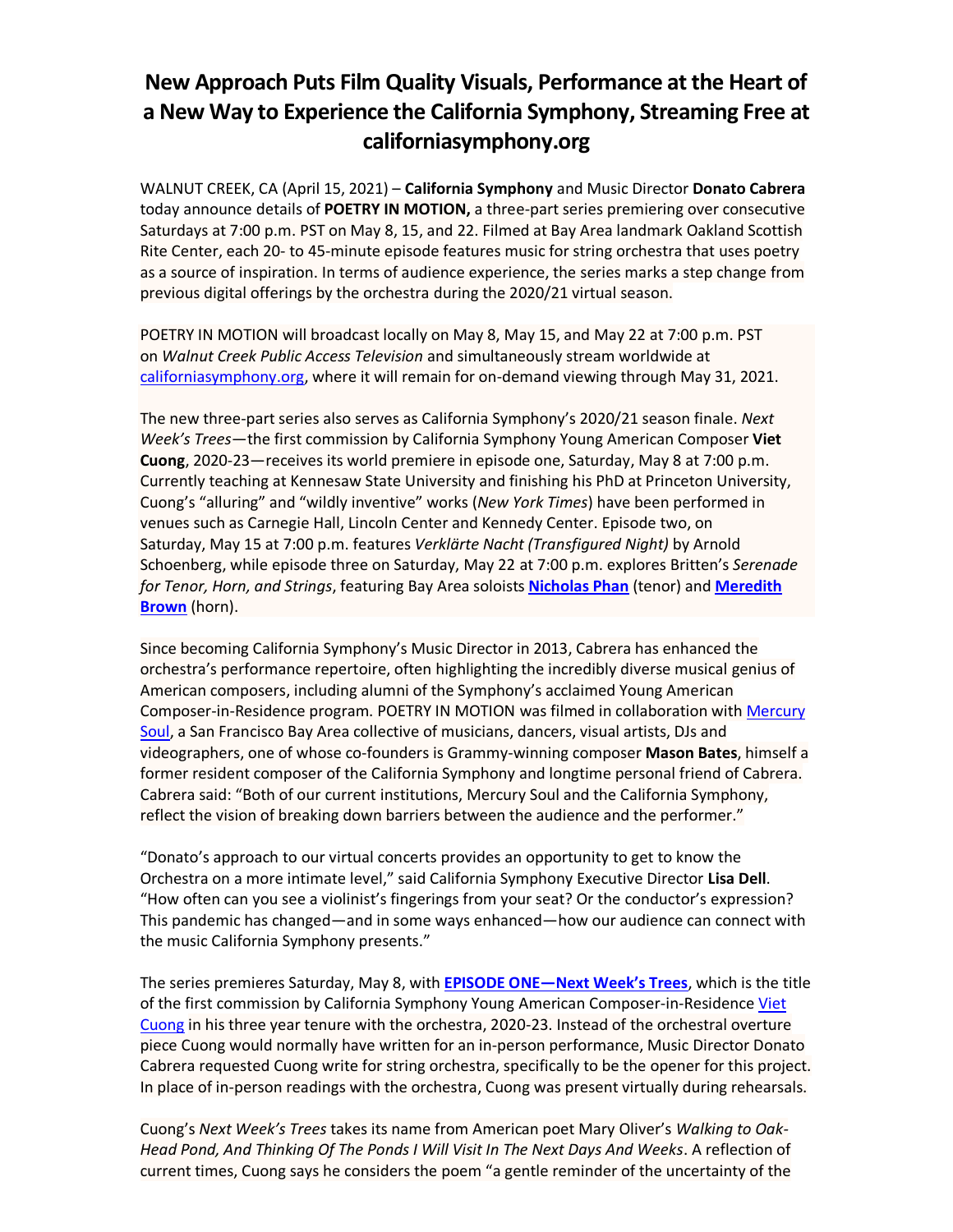future, the confident hope of the present, and the propulsive force of live that drives us through any doubt that a new day will arrive."

**EPISODE TWO— [Verklärte Nacht \(Transfigured Night\),](https://www.californiasymphony.org/shows/poetry-in-motion-episode-2/)** debuting Saturday, May 15, features a Schoenberg piece arranged for string orchestra which draws on German poet Richard Dehmel's poem of the same name. Dehmel's text explores a woman's confession to her lover that she is pregnant with another man's child, and the man's ultimate acceptance and willing forgiveness of her. Between the subject matter and Schoenberg's lush and romantic musical treatment of it, the piece was shocking and scandalous when it was debuted to early 20th century Vienna audiences.

Although played as one continuous piece, the work consists of five sections which correspond directly to the five stanzas of the poem. Says Cabrera, "Schoenberg wrote melodic and rhythmic content that reflected the meaning of each stanza. In this sense, Schoenberg's *Verklärte Nacht* is purely an abstract representation of Dehmel's poem, and in this act, Schoenberg created something wholly original and independent."

The mini-series—and California Symphony's 2020/21 season of performances—concludes on Saturday, May 22, with **EPISODE THREE— [Serenade for Tenor, Horn and Strings](https://www.californiasymphony.org/shows/poetry-in-motion-episode-3/)** by Britten. Performed by string orchestra and featuring soloists [Nicholas Phan,](http://nicholas-phan.com/about) tenor, and [Meredith Brown,](https://www.californiasymphony.org/people/meredith-brown/) horn, the Serenade sets to music a selection of six poems by British poets on the subject of night.

As a former horn player himself, Cabrera has a special affection for the Britten piece, "Nicholas Phan and I have talked about performing Britten's Serenade since perhaps when we were in school together nearly twenty years ago. Since those early days, Nicholas has gone on to become one of the foremost interpreters of Britten and his recordings of Britten's songs have garnered much deserved acclaim. It takes a supreme musician and a keen mind to sing Britten's music and Nicholas has both in spades."

The piece begins and ends with horn solos, performed by acclaimed hornist Meredith Brown. "Meredith Brown is a Bay Area musical superstar. She plays horn for many California orchestras and opera companies, including the California Symphony, and I have admired her musicality and sound for as long as I have known her, which is to say since I've lived in Bay Area! I'm very excited to work with Meredith on this cornerstone of the horn repertoire," says Cabrera.

The POETRY IN MOTION series is supported by Hewlett Foundation, Lesher Foundation, the National Endowment for the Arts, and New Music USA.

## **CALENDAR DATES AND DETAILS**

POETRY IN MOTION will broadcast locally on May 8, May 15, and May 22 at 7:00 p.m. PST on *Walnut Creek Public Access Television* and simultaneously stream worldwide at [californiasymphony.org,](https://www.californiasymphony.org/) where it will remain for on-demand viewing through May 31, 2021. Each episode will run approximately 20 to 45 minutes.

**Saturday, May 8 at 7 pm (PST) EPISODE ONE[—Next Week's Trees](https://www.californiasymphony.org/shows/poetry-in-motion-episode-1/)** Donato Cabrera, conductor California Symphony String Orchestra **PROGRAM:** Cuong—Next Week's Trees (World Premiere)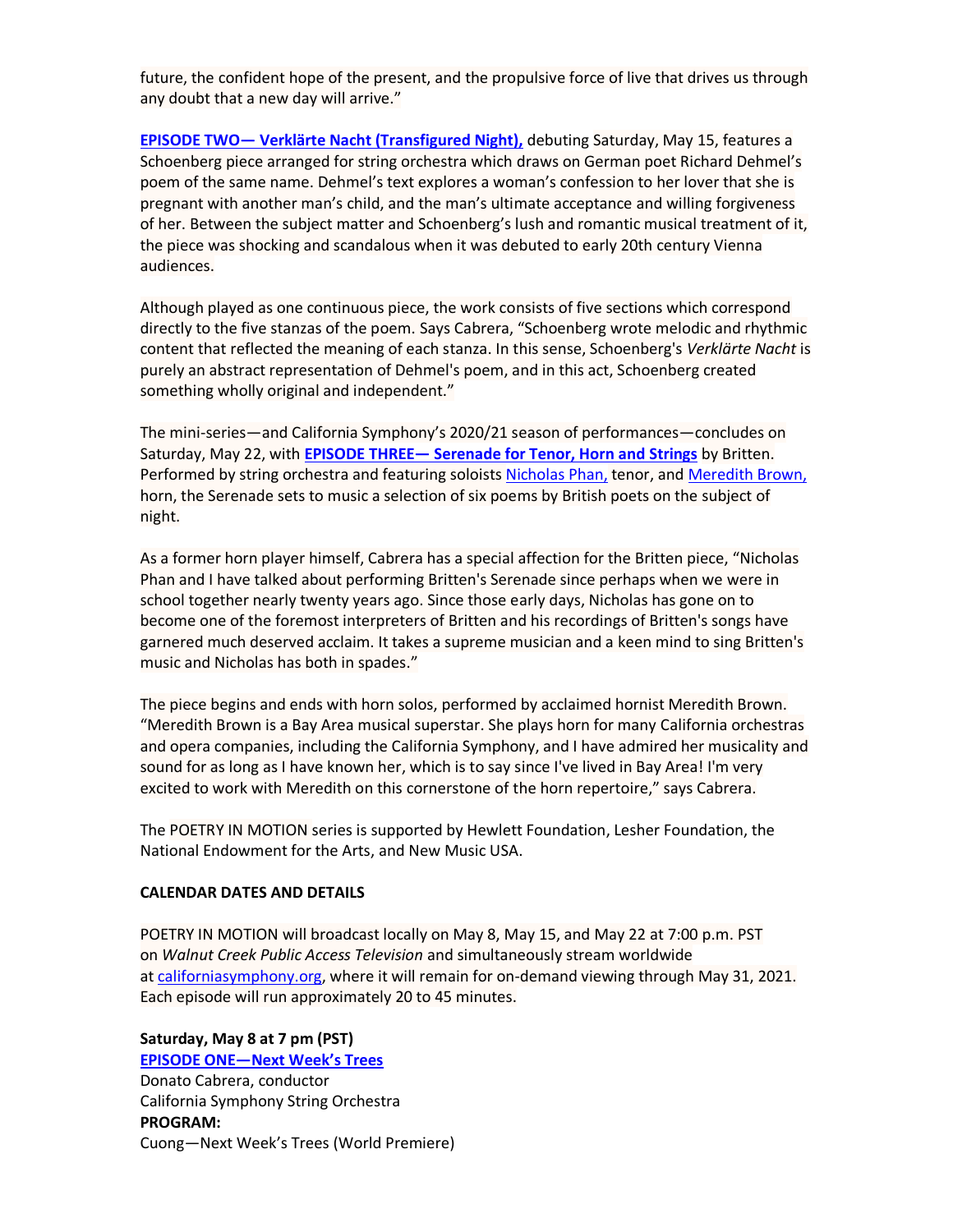# **Saturday, May 15 at 7 pm (PST) EPISODE TWO— [Verklärte Nacht \(Transfigured Night\)](https://www.californiasymphony.org/shows/poetry-in-motion-episode-2/)**

Donato Cabrera, conductor California Symphony String Orchestra **PROGRAM:** Schoenberg—Verklärte Nacht (Transfigured Night)

# **Saturday, May 22 at 7 pm (PST)**

**EPISODE THREE— [Serenade for Tenor, Horn and Strings](https://www.californiasymphony.org/shows/poetry-in-motion-episode-3/)**

Donato Cabrera, conductor California Symphony String Orchestra **PROGRAM:** Britten—Serenade for Tenor, Horn and Strings

#### **###**

# **ABOU[T VIET CUONG](https://www.californiasymphony.org/people/viet-cuong/)**

Called "alluring" and "wildly inventive" by The New York Times, the "irresistible" (San Francisco Chronicle) music of American composer Viet Cuong (b. 1990) has been commissioned and performed on six continents by musicians and ensembles such as the New York Philharmonic, Eighth Blackbird, Sō Percussion, Alarm Will Sound, Sandbox Percussion, Albany Symphony, PRISM Quartet, Kaleidoscope Chamber Orchestra, Orchestra of St. Luke's, JACK Quartet, and Minnesota Orchestra, among many others. Viet's music has been featured in venues such as Carnegie Hall, Lincoln Center, the Kennedy Center, National Gallery of Art, and Library of Congress, and his works for wind ensemble have amassed hundreds of performances worldwide, including at Midwest, WASBE, and CBDNA conferences.

In his music, Viet enjoys exploring the unexpected and whimsical, and he is often drawn to projects where he can make peculiar combinations and sounds feel enchanting or oddly satisfying. His recent works thus include a percussion quartet concerto, tuba concerto, snare drum solo, and, most recently, a concerto for two oboes. Viet is also passionate about bringing different facets of the contemporary music community together, and he will have opportunities to do so with an upcoming concerto for Eighth Blackbird with the United States Navy Band. He recently began his tenure as the California Symphony's 2020-2023 Young American Composerin-Residence, where he and the symphony will develop three new orchestral works together over three years. Viet is also a composition and music theory faculty member at Kennesaw State University.

Viet is currently finishing his PhD at Princeton University and recently served as the 2020 Early-Career Musician-in-Residence at the Dumbarton Oaks Research Library and Collection in Washington, D.C. He holds degrees in music composition from the Curtis Institute of Music (Artist Diploma), Princeton University (MFA), and the Peabody Conservatory (BM/MM). His mentors include Jennifer Higdon, David Ludwig, Donnacha Dennehy, Steve Mackey, Dan Trueman, Dmitri Tymoczko, Kevin Puts, and Oscar Bettison. During his studies, he held the Daniel W. Dietrich II Composition Fellowship at Curtis, Naumburg and Roger Sessions Fellowships at Princeton, and Evergreen House Foundation scholarship at Peabody, where he was also awarded the Peabody Alumni Award (the Valedictorian honor) and Gustav Klemm Award.

A scholarship student at the Aspen, Bowdoin, and Lake Champlain music festivals, Viet has been a fellow at the Orchestra of St. Luke's DeGaetano Institute, Minnesota Orchestra Composers Institute, Mizzou International Composers Festival, Eighth Blackbird Creative Lab, Cabrillo Festival's Young Composer Workshop, Cortona Sessions, and Copland House's CULTIVATE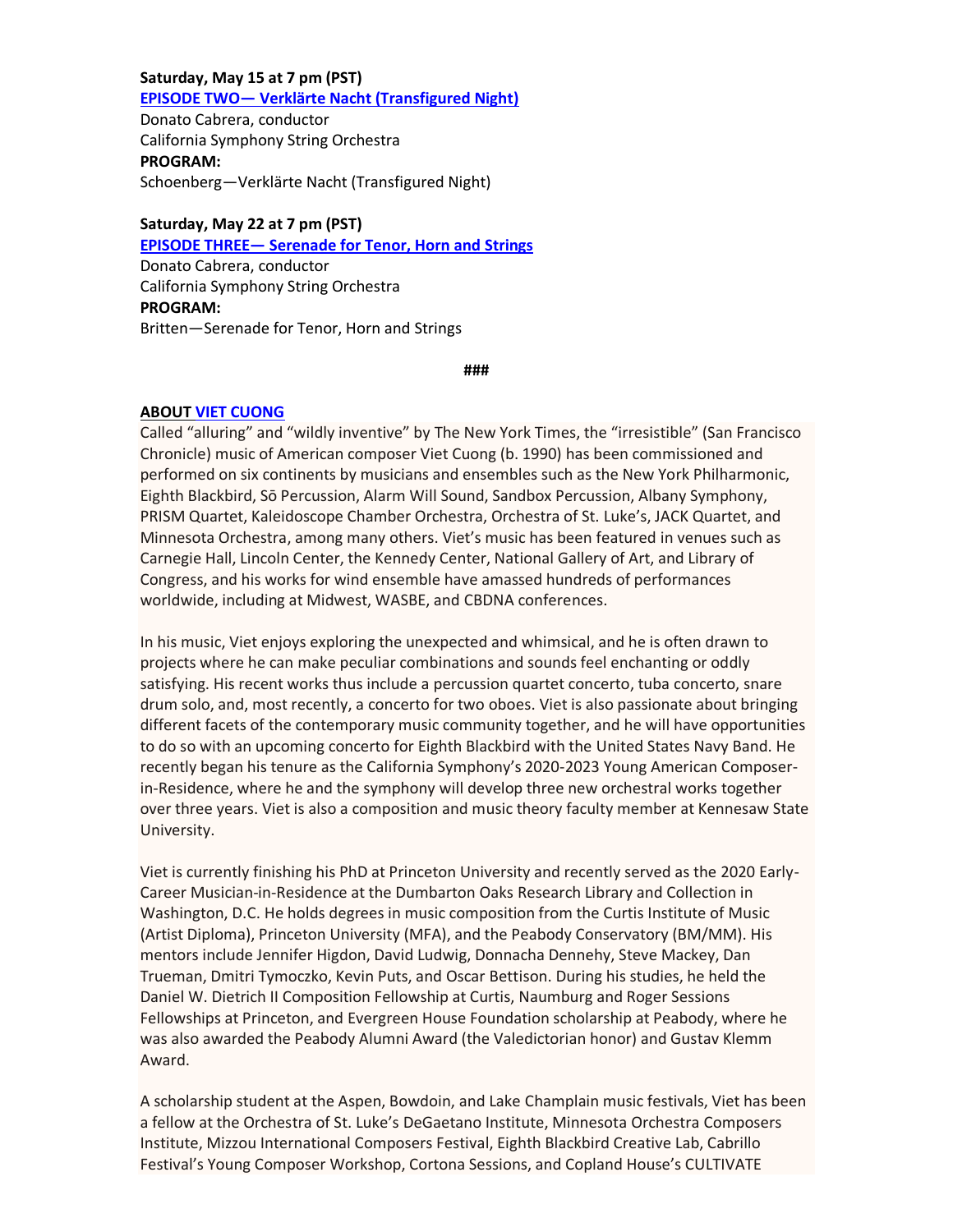workshop. Viet has held artist residencies at Copland House, Yaddo, Ucross, and the Atlantic Center for the Arts, and his music has been awarded the Barlow Endowment Commission, ASCAP Morton Gould Composers Award, Theodore Presser Foundation Award, Suzanne and Lee Ettelson Composers Award, Cortona Prize, New York Youth Symphony First Music Commission, Boston GuitarFest Composition Prize, and Walter Beeler Memorial Prize.

#### **ABOUT DONATO CABRERA**

[Donato Cabrera](http://www.donatocabrera.com/) is the Music Director of the California Symphony and the Las Vegas Philharmonic, and served as the Resident Conductor of the San Francisco Symphony and the Wattis Foundation Music Director of the San Francisco Symphony Youth Orchestra from 2009- 2016.

Since Cabrera's appointment as Music Director of the California Symphony in 2013, the organization has reached new artistic heights by implementing innovative programming that emphasizes welcoming newcomers and loyalists alike, building on its reputation for championing music by living composers, and committing to programming music by women and people of color. With a recently extended contract through the 2022-23 season, Cabrera continues to advise and oversee the Symphony's music education programs and community engagement activities. Cabrera has also greatly changed the Las Vegas Philharmonic's concert experience by expanding the scope and breadth of its orchestral concerts. Cabrera has also reenergized the Youth Concert Series by creating an engaging and interactive curriculum-based concert experience.

In recent seasons, Cabrera has made impressive debuts with the National Symphony's KC Jukebox at the Kennedy Center, Louisville Orchestra, Hartford Symphony, Orquesta Filarmónica de Jalisco, New West Symphony, Kalamazoo Symphony, and the Reno Philharmonic. In 2016, he led the Chicago Symphony Orchestra in performances with Grammy Award-winning singer Lila Downs. Cabrera made his Carnegie Hall debut leading the world premiere of Mark Grey's Ătash Sorushan with soprano, Jessica Rivera.

Awards and fellowships include a Herbert von Karajan Conducting Fellowship at the Salzburg Festival and conducting the Nashville Symphony in the League of American Orchestra's prestigious Bruno Walter National Conductor Preview. Donato Cabrera was recognized by the Consulate-General of Mexico in San Francisco as a Luminary of the Friends of Mexico Honorary Committee, for his contributions to promoting and developing the presence of the Mexican community in the Bay Area.

## **ABOUT CALIFORNIA SYMPHONY**

Under the leadership of Music Director Donato Cabrera, California Symphony is distinguished by its vibrant concert programs that combine classics alongside American repertoire and works by living composers, and for bringing music to people in new and unconventional settings. The orchestra includes musicians who perform with the San Francisco Symphony, San Francisco Opera, San Francisco Ballet, and others, and performs around the extended Bay Area region in Walnut Creek, Napa Valley, Concord, Oakland, and Berkeley.

Outside the concert hall, the Symphony actively supports music education as a driver for social change through its El Sistema-inspired [Sound Minds program](http://www.californiasymphony.org/sound-minds) which brings intensive after-school music instruction and academic enrichment to elementary school children in a part of the Bay Area where 94% of students qualify for the federal free or reduced-price lunch program, at no cost to the students who participate.

The Orchestra also hosts the highly competitive [Young American Composer-in-Residence](http://www.californiasymphony.org/young-american-composer-in-residence)  [program](http://www.californiasymphony.org/young-american-composer-in-residence) and its current, tenth composer is **Viet Cuong** (2020-2023). Past composers include [Mason Bates,](http://www.masonbates.com/) Christopher [Theofanidis,](http://www.theofanidismusic.com/) and [Kevin Puts.](http://www.kevinputs.com/) California Symphony has also